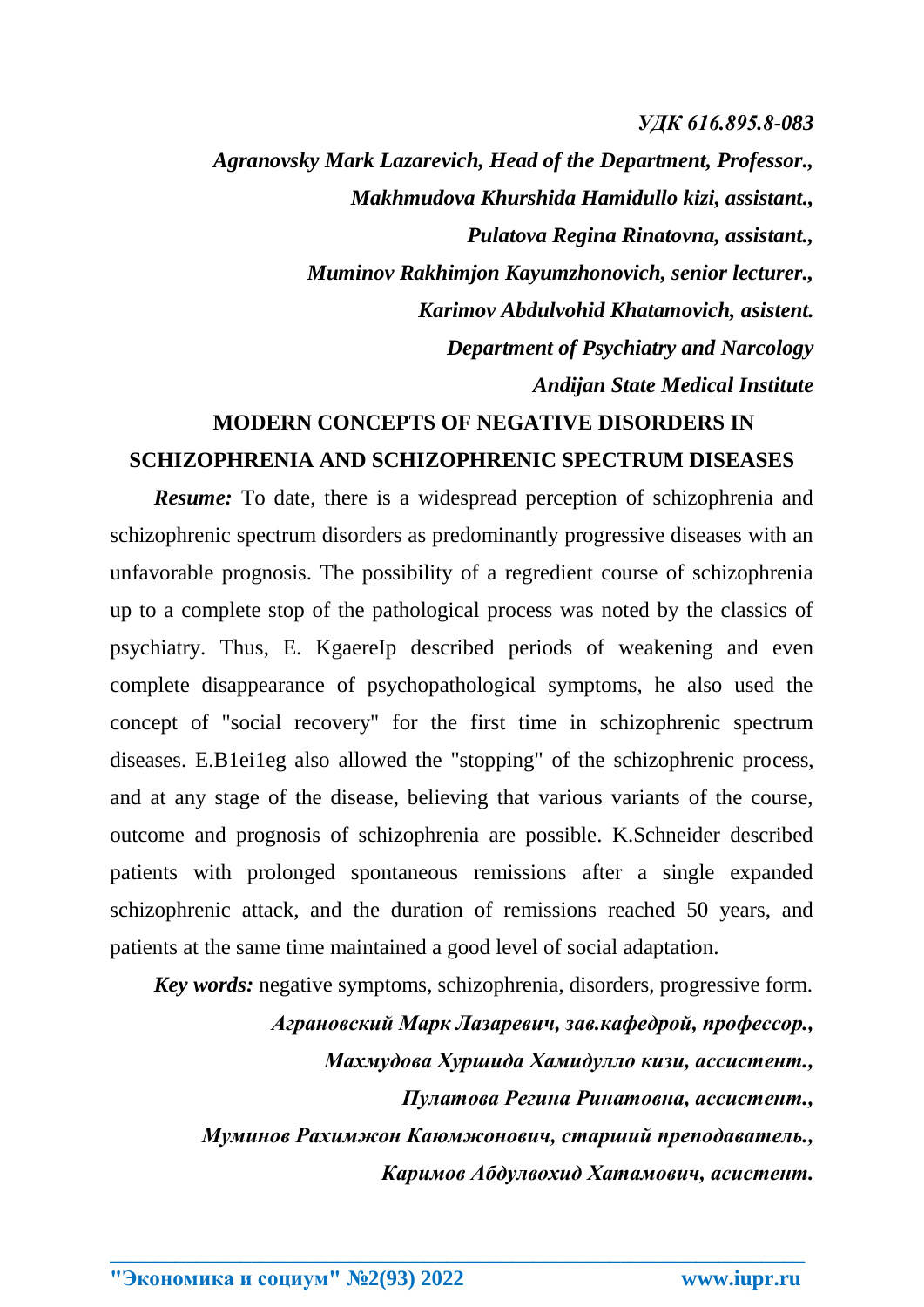## *Кафедра психиатрии и наркологии Андижанский государственный медицинский институт* **СОВРЕМЕННЫЕ КОНЦЕПЦИИ НЕГАТИВНЫХ РАССТРОЙСТВ ПРИ ШИЗОФРЕНИИ И ЗАБОЛЕВАНИЯХ ШИЗОФРЕНИЧЕСКОГО СПЕКТРА**

**Резюме:** На сегодняшний день распространено представление о шизофрении и расстройствах шизофренического спектра как о преимущественно прогреди-ентных заболеваниях с неблагоприятным прогнозом. Возможность регредиентного течения шизофрении вплоть до полной остановки патологического процесса отмечали еще классики психиатрии. Так, Е.КгаереИп описывал периоды ослабления и даже полного исчезновения психопатологической симптоматики, он же впервые употребил понятие «социального выздоровления» при заболеваниях шизофренического спектра. Е.Б1еи1ег также допускал «остановку» шизофренического процесса, причем на любом этапе заболевания, полагая, что возможны различные варианты течения, исхода и прогноза шизофрении. К.Schneider описывал пациентов с длительными спонтанными ремиссиями после однократного развернутого шизофренического приступа, причем продолжительность ремиссий достигала 50 лет, а пациенты при этом сохраняли хороший уровень социального приспособления.

*Ключевые слова:* негативная симптоматика, шизофрения, расстройства, проградиентная форма.

**Relevance.** The problem of negative disorders in schizophrenia and schizophrenic spectrum disorders is insufficiently studied.

The proportion of negative disorders in all major types of schizophrenia (fur-like, recurrent, continuous, excluding paranoid)2 is 29-40% [2].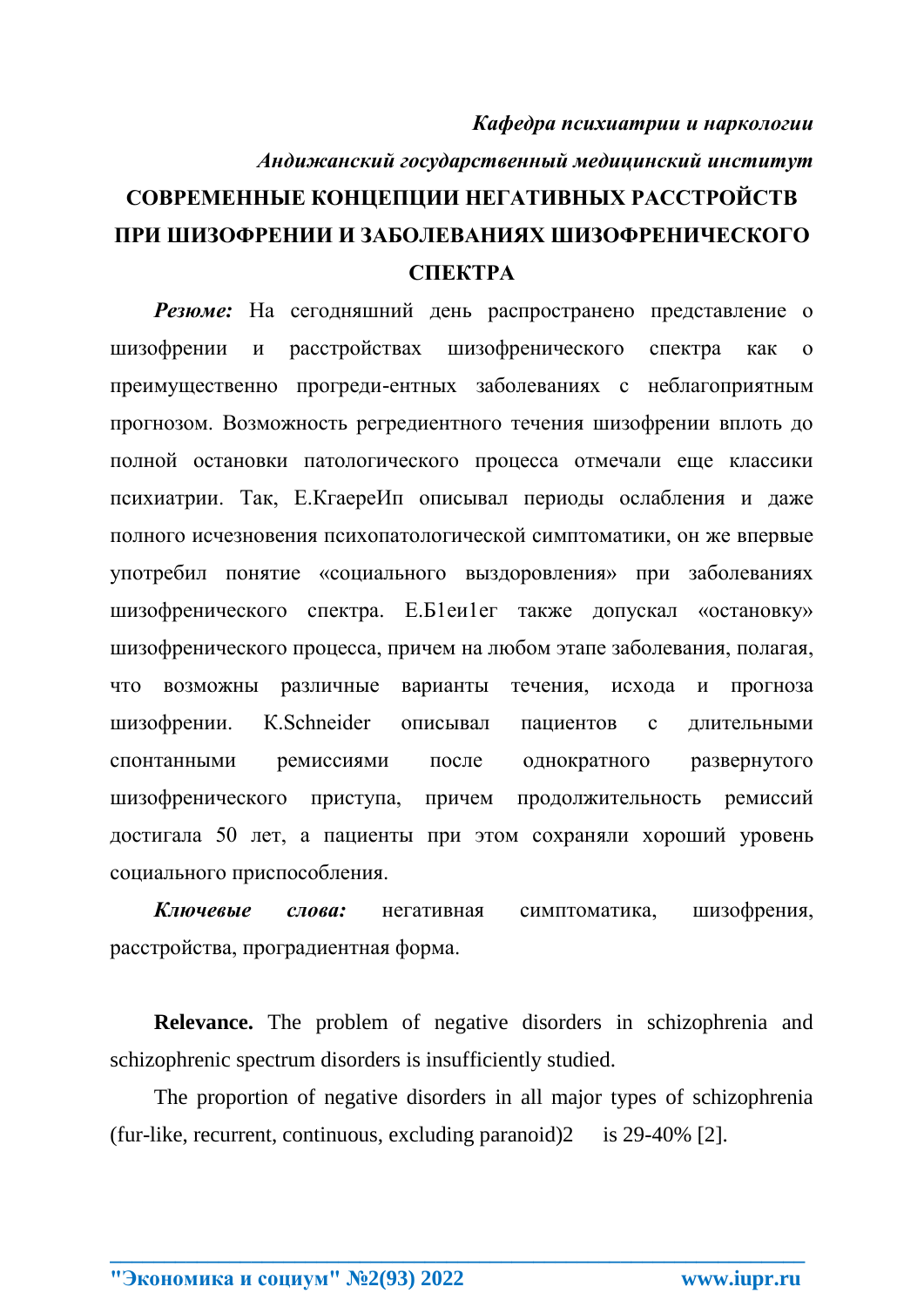At the same time, negative symptoms are persistent and persist in 20-40% after the first episode of schizophrenia [6], and in 16-35% - within a year after its passing [5] and in 35% - even 2 years after the first hospitalization. Another argument is the incompleteness of the clinical analysis of the schizophrenic defect, despite the understanding of negative symptoms as a "key domain of the psychopathology of schizophrenia" [7].

Modern psychopathology of negative disorders is based on a long historical experience, laid down in the prenosological period. According to J. Jackson, negative symptoms reflect the "loss" of reflexes at the level of higher cognitive, emotional and psychological functions, while positive ones represent a "phenomenon of release" (i.e. secondary to primary they - negative disorders - A.S.) and only distort or hyperbolize normal functioning.

Within the framework of the concept formulated by E. Bleiler, a group of primary symptoms is also distinguished, comparable in most parameters with the characteristics of deficit disorders cited in modern publications [1]. Thus, in the classifications of primary persistent negative disorders, each of the primary symptoms of schizophrenia E. Bleiler receives an appropriate definition: thinking abnormality is represented by alogy, ambivalence (volitional instability) - apathy / abulia, affective incongruence - flattened affect, autism asociality.

At the same time, primary symptoms (deficient in the modern sense - A.S.) are, according to E. Bleiler, a direct expression of the main properties of the endogenous process; at the same time, the whole variety of positive psychopathological symptoms is considered within this model as accessory (secondary) disorders.

Having outlined the fundamental provisions relating to the theoretical psychopathology of negative disorders, we turn to the issues directly related to the purpose of this study.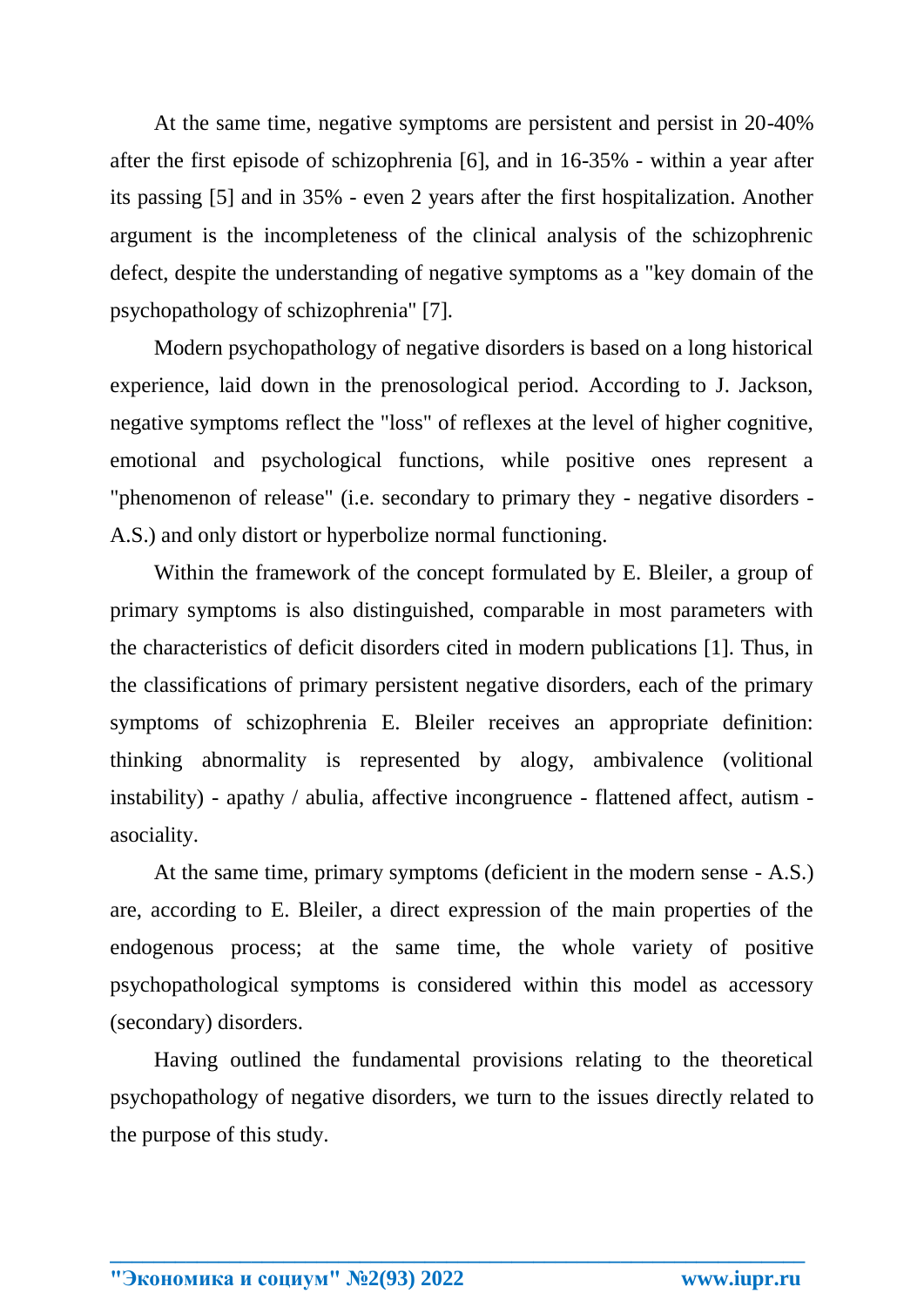We are talking about the contribution of constitutional characterological anomalies to the defect structure in schizophrenia and schizophrenic spectrum disorders [4].

From the information given in the literature, it follows that the analysis of possible correlations of the defect structure with characterological anomalies at the level of a completed psychopathological model has not been carried out so far, and a scientific search in this direction seems promising for solving the problems of the research we have undertaken. But before proceeding to the presentation of one's own material, it is necessary to formulate the theoretical prerequisites that determined its direction.

Several psychopathological aspects of the problem were identified as the basis for the analysis of comorbidity of personality disorders (RL) and schizophrenic defect.

Consideration of the relationship between RL and schizophrenia was carried out outside the framework of the traditional concept of E. Kretschmer [29], in the light of which endogenous psychosis is an extreme, "expanded" manifestation of the patient's temperament. Accordingly, the analysis was carried out from modern alternative positions [3], which make it possible to qualify schizophrenia and schizophrenic spectrum disorders as a pathological process independent of RL. This position is reflected in the relevant classifications (ICD-10, DSM-5).

This determined the rejection of the idea of schizoid/schizotypal RL as the only characteristic of the premorbid warehouse of patients with schizophrenia in favor of a wide range of personality anomalies predisposing to the development of an endogenous process [8]. In addition, it turned out to be necessary to revise the position of some authors [2,6] that RL, acting in the schizophrenia prodrome, is an intermediate, "mild" stage of the course of the disease preceding a distinct manifestation. From our point of view, RL is an exclusively constitutional warehouse that determines the patient's premorbid, whose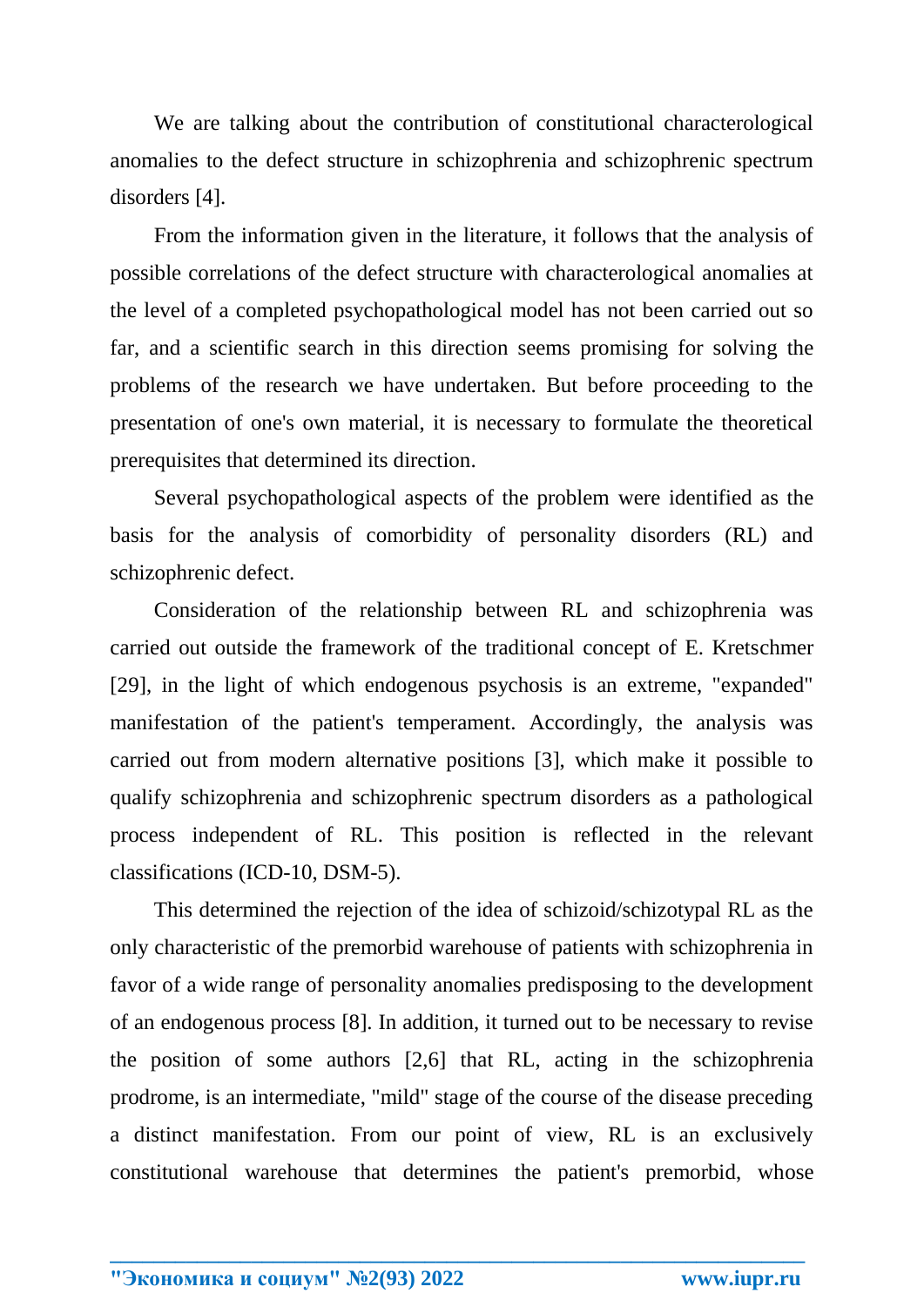characteristics (i.e., the RL itself) are transformed when exposed to negative mental disorders.

Thus, the conditions that made up the subject of this study can legitimately be attributed to the space of deficit disorders conceptualized in a number of modern publications within the framework of negative schizophrenia.

**The purpose of the study.** To carry out a conceptual analysis of negative disorders in schizophrenia and schizophrenic spectrum diseases.

**The results of the study.** The results of the study indicate that this distribution is not accidental, but obeys the dichotomy of the basic symptoms of "common syndromes". Although, according to the psychometric assessment, the structure of each of the general syndromes under consideration presents both a volitional defect - abulia/abulia with the phenomenon of dependence, and an emotional defect, i.e. both components reflecting the dichotomous structure of the schizophrenic defect, the distribution of these patterns of negative disorders in the clinical space of general syndromes is uneven.

The analysis of the casuistry at our disposal allows us (as already mentioned above) to assume that the ranking of psychopath-like disorders in accordance with the dichotomy of the basic defect is possible (and feasible) not only within one single cluster of RL, but acquires a more universal character and is valid for the distribution of all psychopath-like disorders regardless of the cluster of RL to which they belong.

The general structure of deficit changes by the type of volitional defect, extrapolated to all the syndromes of the defensive pole that represent it, is characterized by a gross decrease in psychophysical endurance (when overlapping volitional disorders with asthenic symptoms) and/or volitional regulation of mental activity (apathy-abulia according to Sans  $-4.3 \pm 0.7$  points; volitional disorders according to panss  $-5.1 \pm 0.3$  points; asthenia according to  $MFO-20$  — 77 $\pm$ 15.3 points), with an increase in passivity, listlessness and indecision, the addition of features of asthenic autism and dependence on a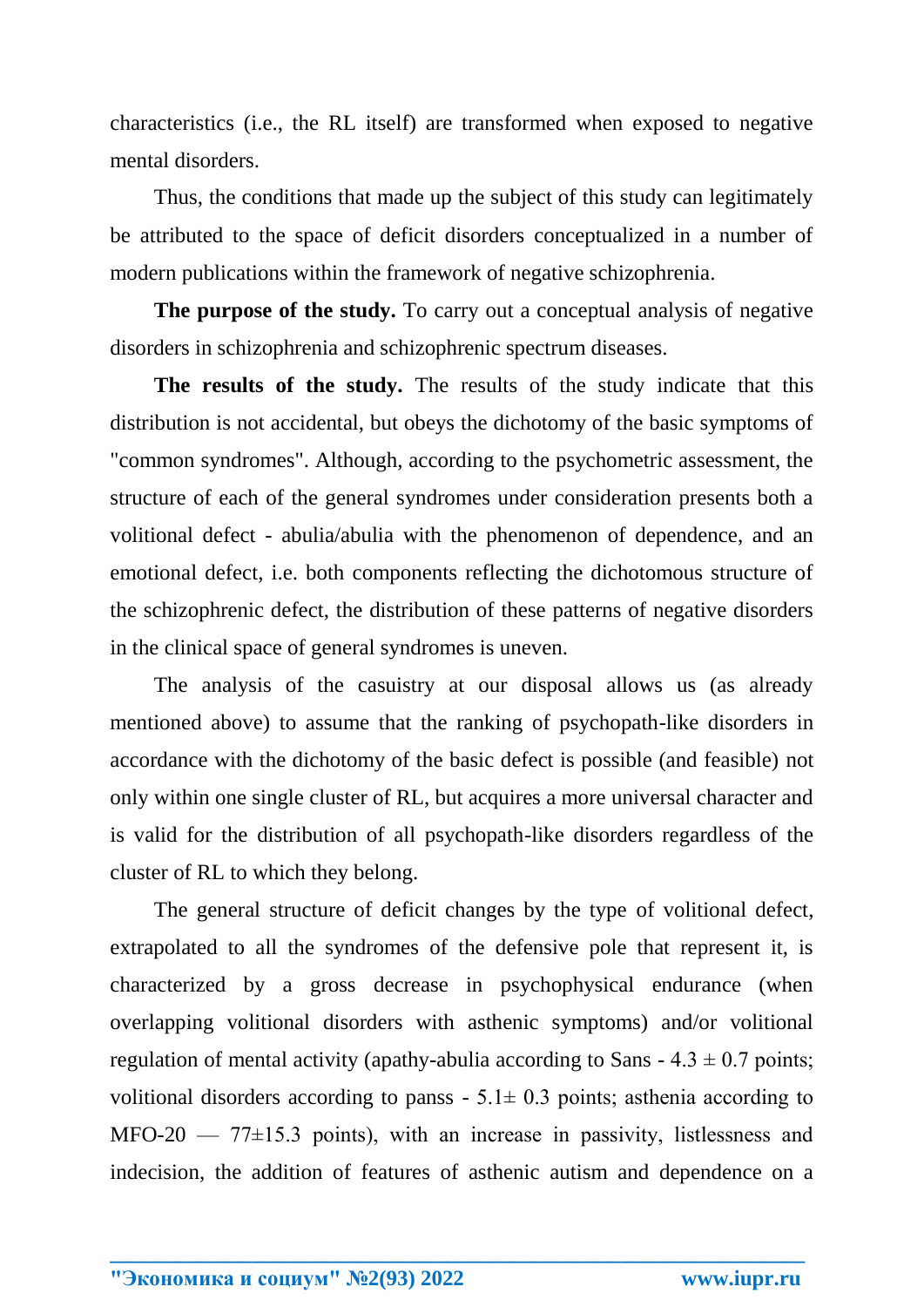narrow circle of significant others (decrease in sociability according to panss —  $3.5\pm 0.5$  points; lack of close friends according to SEC-A — 5.6 $\pm$  0.4 points; relationships with colleagues and relatives according to Sans  $-3.2\pm 0.2$  points; excessive social anxiety according to  $SEC-A - 6.2 \pm 1.3$  points; passive social self—isolation according to panss -  $5.2\pm$  0.4 points; interpersonal anxiety according to ZKL-90—p - 1.5  $\pm$  0.3 points, P $\leq$ 0.01). Emotional disorders in this group are expressed to a non-negligible degree and reflect the impoverishment of the general level of social activity (associated primarily with asthenic symptoms, sharply pointed reflexive mechanisms, as well as the tendency of patients to form sensitive ideas of attitude) and a narrowing of the range of emotional attachments to the boundaries of symbiotic ties with relatives or spouses (anhedonia-antisociality according to Sans -  $3.0 \pm 0.2$  points, flattened affect according to SPK-A -  $3.7 \pm 0.4$  points).

The structure of deficit changes, which is uniform for all "common syndromes" of the expansive pole (with a picture of an emotional type defect), differs on a statistically significant basis (as opposed to deficient disorders of the volitional type) by maintaining a general psychophysical pressure, in which the phenomena of energy potential reduction are manifested not by a decrease in the level of mental energy, but by its distortion in the form of chaotic, purposeless and volitional control of activity.

This is especially evident when comparing the characteristics of the labor status of patients with the indicators of the scales of apatoabulic changes (apathy -abulia according to Sans  $- \pm 3.6$  0.3 points; volitional disorders according to panss - 2.7  $\pm$  1.2 points; asthenia according to MFO-20-25  $\pm$  11.2 points).

Pronounced changes in emotionality proper (anhedonia-asociality according to Sans —  $4.3 \pm 0.2$  points, flattened affect according to SEC-A —  $6.8 \pm 0.4$  points) come to the fore, manifested by its gross impoverishment with the formation of features of regressive syntonicity, loss of the ability to empathy and the formation of deep emotional attachments, pathological sharpening of the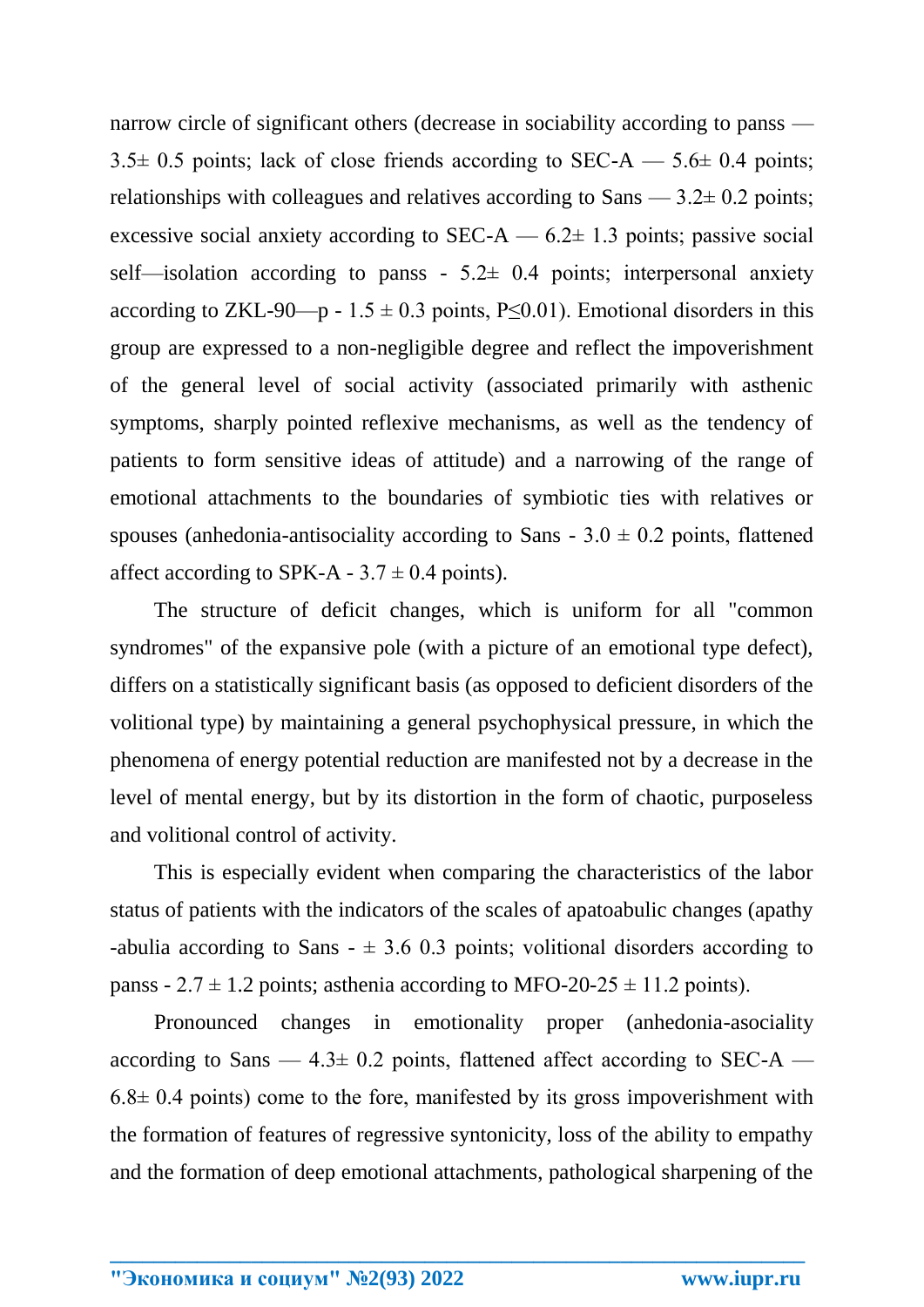features of rationalism, egocentricity and pragmatism (absence of close friends in SEC-  $A = 8.3 \pm 0.4$  points; decrease in communication skills according to panss  $-5.1\pm 1.2$  points; relationships with colleagues and relatives according to Sans -  $4.5 \pm 0.3$  points; eccentric behavior according to SPK-A -  $5.7 \pm 1.8$ points; excessive social anxiety  $(SPK-A)$  — 0.9 $\pm$  0.2 points; interpersonal anxiety according to ZKL-90 -  $0.2 \pm 0.5$  points; hostility according to ZKL-90 - $1.9 \pm 0.3$  points).

It has been established that psychopathological manifestations of the defect in schizophrenic spectrum disorders are represented by deficient symptom complexes of the psychopathic register (psychopath-like disorders), are of a limited (circumscriptional) nature, have a monosyndromic structure, are detected already at the level of prodromal disorders and are associated with premorbid pathoharacterological dimensions.

The trajectory of negative disorders in schizophrenic spectrum disorders characterized by limited progrediency is determined - ending at the prodromal stage with either a prodromal or a phase course.

Aspects of psychopharmacotherapy of negative disorders with drugs of modern generations are also discussed.

**Conclusion.** Thus, psychopathic symptom complexes acting in the space of "general syndromes" can be qualified as secondary to basic deficiency disorders.

Accordingly, the allocation of a psychopathic defect as a syndromic (ordained by others) form of negative disorders, according to our research, seems unlawful.

## **LIST OF LITERATURE:**

1. Barkhatova, A. N. Clinical and psychopathological aspects of deficiency disorders in the structure of the initial stages of juvenile endogenous psychosis /A. N. Barkhatova // Journal of Neurology and Psychiatry named after S. S. Korsakov. - 2015. - No. 9. - pp. 8-16.

**\_\_\_\_\_\_\_\_\_\_\_\_\_\_\_\_\_\_\_\_\_\_\_\_\_\_\_\_\_\_\_\_\_\_\_\_\_\_\_\_\_\_\_\_\_\_\_\_\_\_\_\_\_\_\_\_\_\_\_\_\_\_\_\_**

.